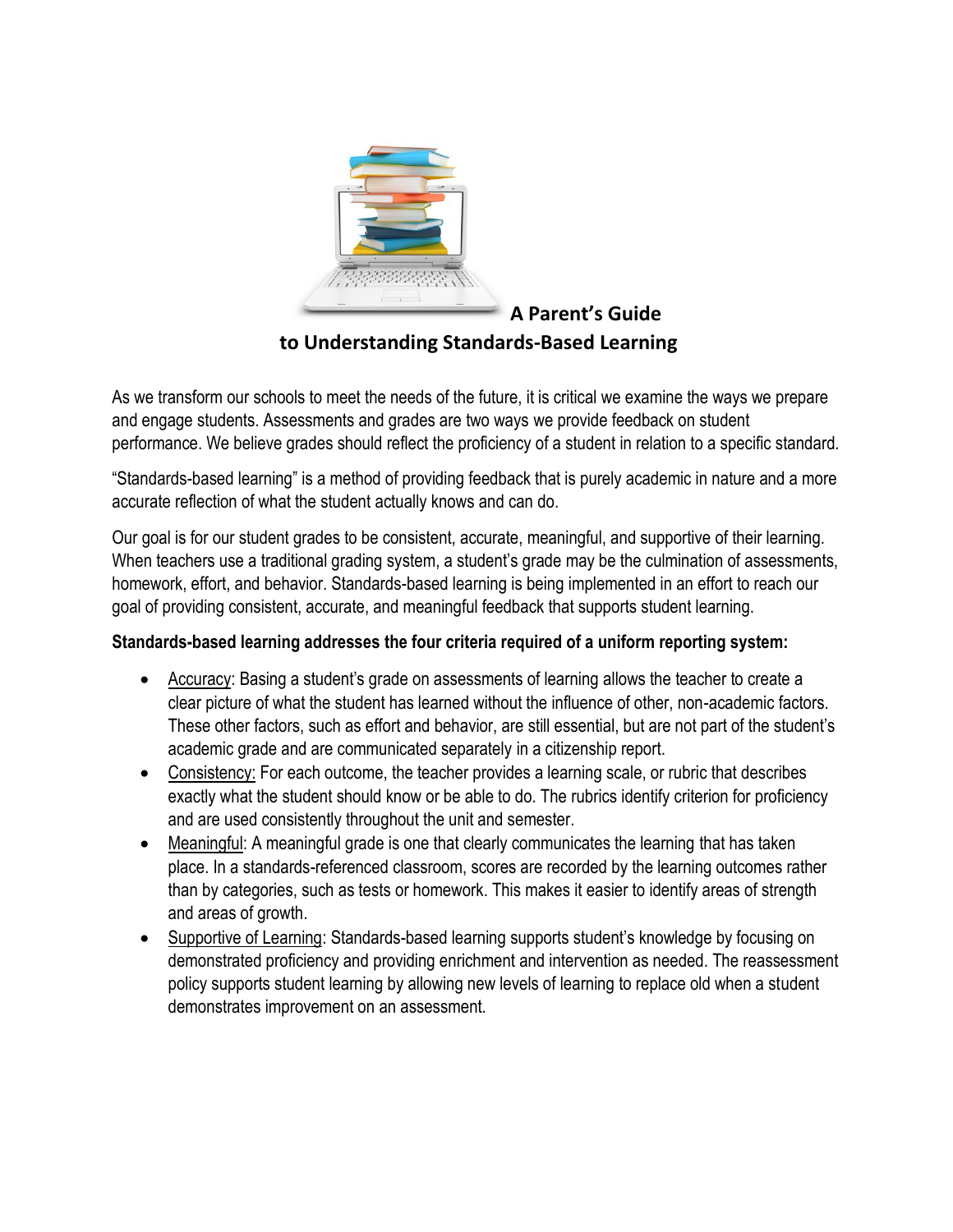The following are answers for parents with the rationale to why we are transitioning to standards-based learning at HighMark Charter.

# **Q: What is standards-based learning?**

Standards-based learning focuses a student's learning on the essential outcomes for a class, or how well the student understands and can apply the key material in class. This approach focuses on student growth and continual feedback based on the following four-point scale. \*

| 4              | The student has gone above and beyond grade level expectations and has applied          |
|----------------|-----------------------------------------------------------------------------------------|
|                |                                                                                         |
|                | extended thinking and application of the standard in a variety of situations.           |
|                |                                                                                         |
| 3              | The student has completely mastered the Utah State Core Standard.                       |
|                |                                                                                         |
|                |                                                                                         |
|                |                                                                                         |
| $\overline{2}$ | The student has many of the prerequisite skills but has not yet achieved mastery on the |
|                |                                                                                         |
|                | Utah State Core Standard.                                                               |
|                |                                                                                         |
|                | The student requires assistance.                                                        |
|                |                                                                                         |
|                |                                                                                         |
|                |                                                                                         |

\*This scale is a classroom-based mastery scale and NOT the same scale that is used to determine GPA in 9<sup>th</sup> grade only..

# **Q: Why are we moving to a system of reporting that focuses on standards?**

We want to improve student achievement for all students in every classroom. This change to a standardsbased learning system comes from the belief that our current report card does not fully communicate what students are expected to know and be able to do as set forth in the Utah State Core Standards. This reporting system will benefit students, teachers, and families. It will allow students to be more aware of what is expected of them. It will provide families with a more detailed outline of the expectations in each of the major academic areas. We believe your understanding of what is expected of your student and how well he/she is progressing towards the goals at his /her grade level is very important. Standards-based learning will assist in this endeavor. Although non-academic skills are critical to college, career, and life readiness, they will be reported in a citizenship manner and not mixed with academics.

## **Q: How is standards-based learning different?**

Compared to traditional grading, standards-based learning more accurately represents learning progress towards the proficiency of standards. Assessing progress allows feedback that is specific. This type of reporting also separates behavior and process standards from content standards.

## **Q: Why aren't grades based on percentages?**

Simply put, a percentage does not represent an accurate picture of where a student is in his/her learning. A student who struggles in their learning at the beginning of the term but keeps working at it and demonstrates solid understanding by the end of the grading period should receive a grade that shows he/she have mastered the standard.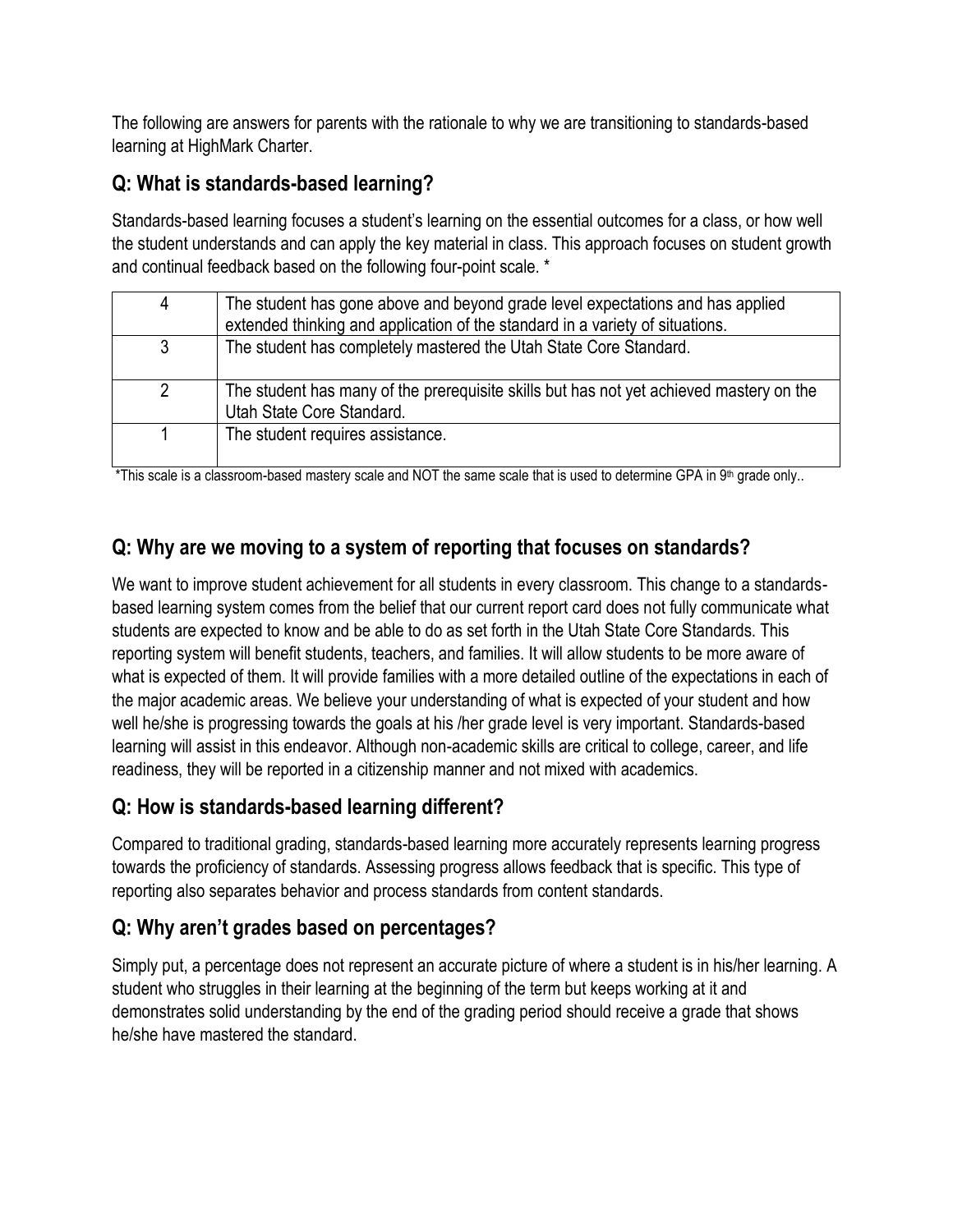## **Q: Is a 4 similar to an A?**

No. It might make sense to convert the levels of proficiency to the traditional grading system but we avoid doing this because we are no longer averaging learning. In standards-based learning, we describe what a student has learned and to what level.

- 1 indicates a student still needs help,
- 2 indicates the student is moving closer to mastery but is still working on it,
- 3 means the student has met the standard and is right where we expect them to be,

● 4 indicates a student not only has met the standard but is able to take the skills and concepts and transfer them to new learning.

### **Q: How will I know if my student is on track throughout the year?**

Just like in previous years, the classroom teacher will use assignments, assessments, and observations to determine how your student is doing. In the past you may have asked, "How is my student doing in Math?" This question still applies; however, your student's teacher will now be able to provide detail about the standards that are included within math which will provide you more useful information.

### **Q: Why is it that my student can get all the answers correct on an assignment but not get a 4?**

Assignments are leveled to provide students with opportunities to practice what they need as well as demonstrate their understanding throughout the learning process. Some assignments may not have level 4 work included until the end of the standard for a variety of reasons.

Students who are just beginning their learning and still on their way to mastery of the standard simply won't be ready to transfer their learning to a more complex task. Once they show they can accurately and consistently complete tasks at level 2 (approaching) and level 3 (secure) then they may be ready to move on to level 4. Keep in mind, level 4 requires an ability to independently demonstrate level 3 tasks and readiness to take it to another level with little or no instruction.

## **Q: Will homework count in standards-based learning?**

Homework used for practice is extremely important in the process of learning. In fact, practice typically makes a significant difference in the learning process. In this manner, homework counts very much. However, that being said, there is much more value placed on how students do in class on assignments, assessments, and other work. Homework completion will be reflected in the scores given on behavior/citizenship scales. The scores on content standards will not reflect activities such as homework, but instead reflect the achievement on assessments, projects, final papers, or other demonstrations of learning. Letter grades at the 9<sup>th</sup> grade level will reflect the mastery of the content standards.

# **Q: When will standards-based learning be fully implemented?**

It requires a systematic process to transform the way we provide feedback to our students. We as a faculty are working diligently to have this in place with full implementation for the 2021-22 school year.